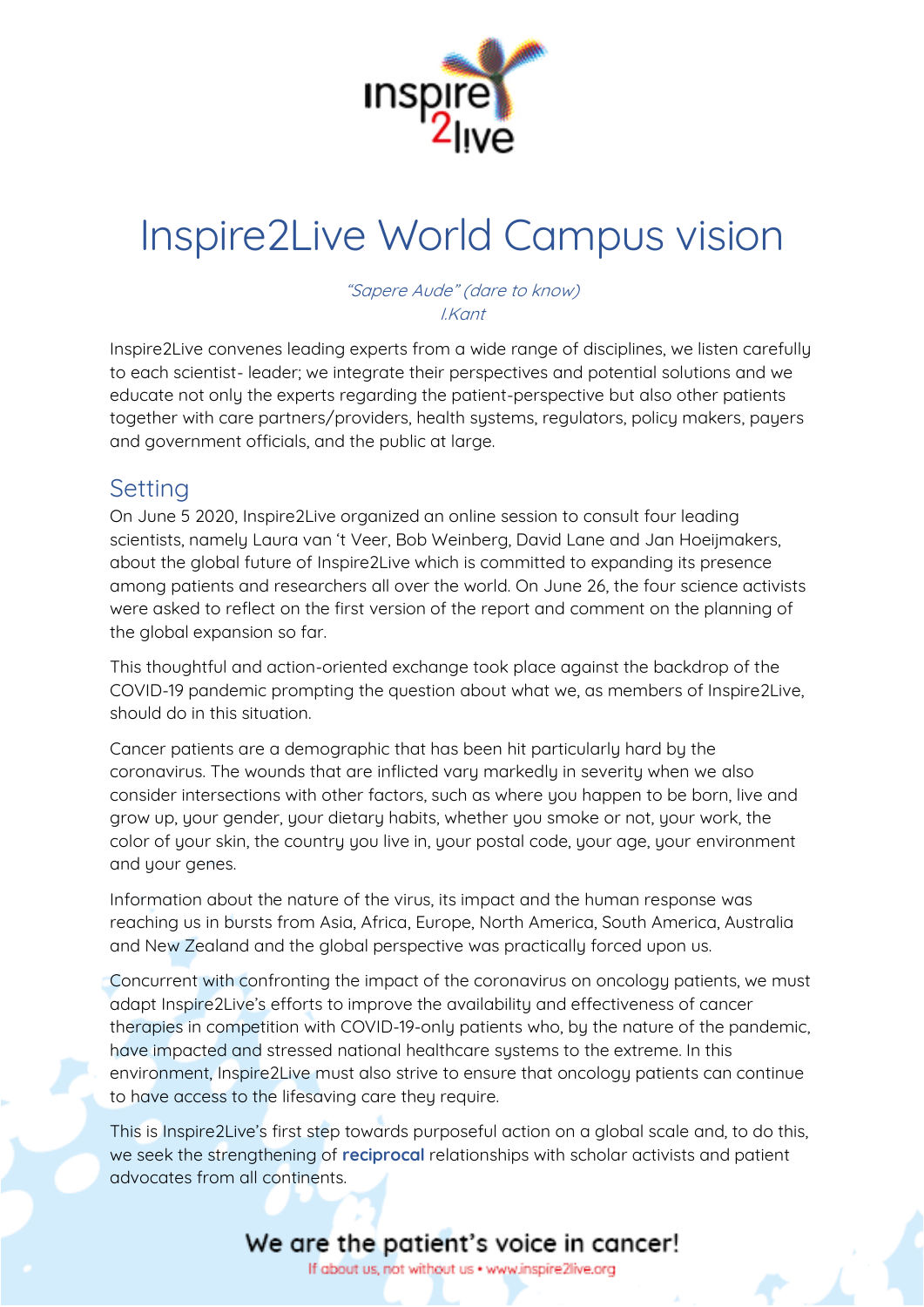

#### Introduction

Alluding to Bob Weinberg's dramatic outlook in 2011 at our first Annual Congress in Amsterdam, in 2020 cancer 'hit an iceberg' called corona. Not in a few unfortunate countries, not on one single continent, but all over the world.

Inspire2Live wants to create many hubs all over the world that share our wish to make this world a better place.

### Prominent achievements of Inspire2Live

Since 2010, Inspire2Live has grown into a stable, warm, focused organization. In retrospect we can discern at least four ways in which the patient advocacy group has made its mark:

- **1. Community development:** Inspire2Live has become the action-center for an international group of dedicated patient advocates, medical researchers, doctors, scientists, politicians, entrepreneurs and government and bank officials. Each year a large fraction of the community meets at our annual congress in Amsterdam. The meetings are always a mix of science and patient experiences, emotion and reason, sadness about the loss of loved ones and vital energy, anger and remorse.
- **2. Science impact:** Inspire2Live has a keen eye for scientific research, state-of-theart and on-the-edge treatments and new research techniques. The interest is often intensely personal with the desire to help one particular patient, but always with the next step in mind i.e.; what is necessary to get this personal treatment/care to all patients? Sometimes its impact goes much further. This was the case with the use of organoids for cancer research. Inspire2Live successfully pushed organoids onto the bench of many cancer research labs: Cold Spring Harbour Lab, MSKCC, Sanger, IGR to name just a few. The Dutch lead researcher Hans Clevers was challenged by Inspire2Live to share his ideas as a way of accelerating the transfer of his knowledge and competencies. A more recent example is fasting where Jan Hoeijmakers uncovered the biological mechanisms that fasting engenders leading to this being adopted by Laura van 't Veer as part of the UCSF breast cancer trials.
- **3. Political influence:** Inspire2Live has led several lobbying efforts. The Dutch parliament was successfully lobbied to vote for DNA sequencing as the norm for metastasized cancer patients. At EU level, Inspire2Live was invited to host a session on the pricing of drugs. On a global level, Inspire2Live is currently leading an international effort to bring a trial against the tobacco industry. And back in Europe, Inspire2Live brought the legal possibility of magisterial preparation to the awareness of the Dutch and European parliaments and the academic hospitals.
- **4. Institutional embedding:** Inspire2Live was created by cancer patients and attracted many more. It has always included the participation of scientists and

# We are the patient's voice in cancer!

If about us, not without us . www.inspire2live.org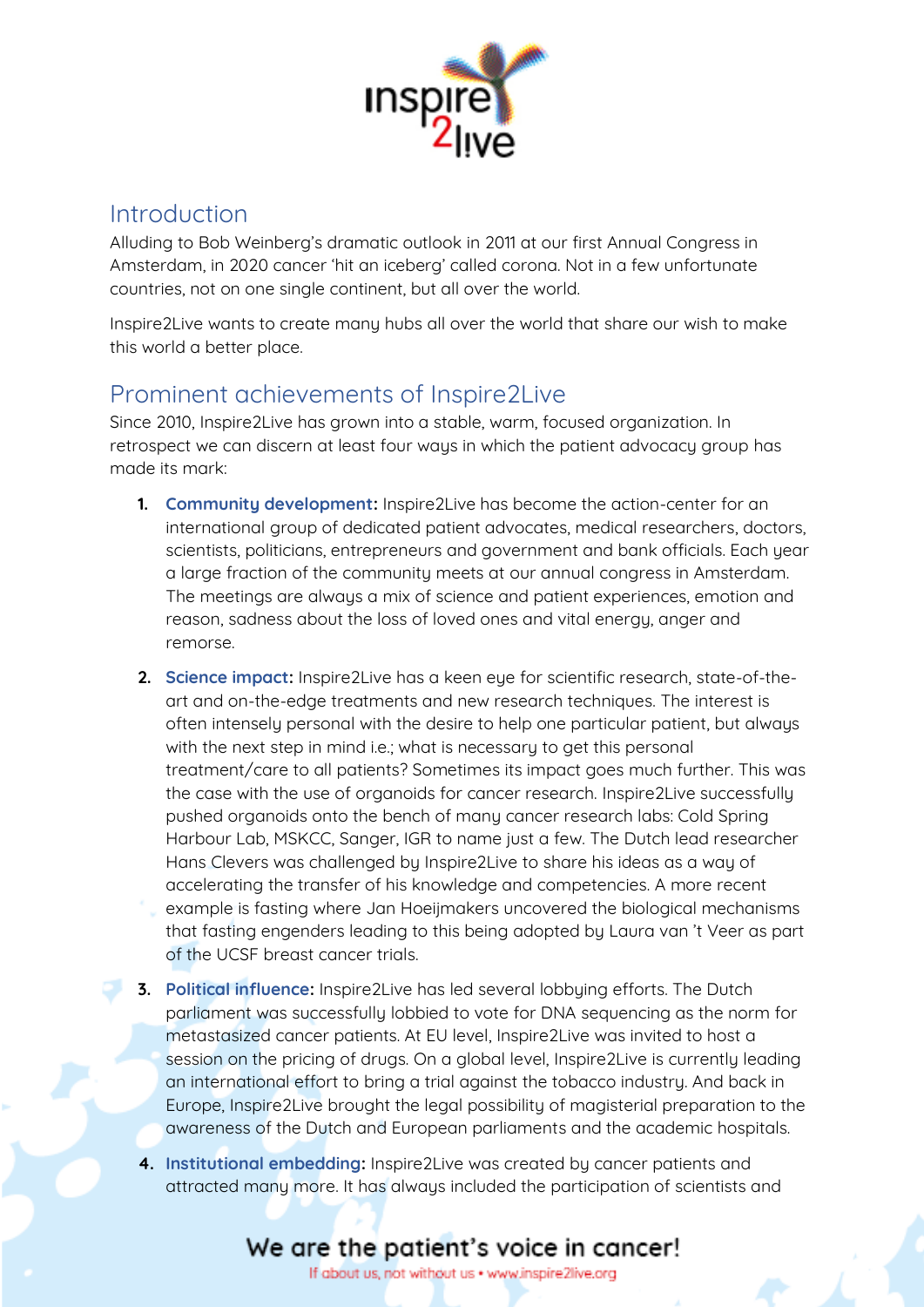

doctors and is concerned with all types of cancer. Inspire2Live has had the good fortune to be supported by the Central Bank of the Netherlands, the Dutch Royal Academy of Arts and Sciences, by health insurance companies, entrepreneurs and many individuals. This support was always reciprocal and enabled a vital governance structure to emerge. The Inspire2Live governance and membership structure is the backbone of an organization that is ready to expand.

We do not know in advance to what extent achievements similar to ours will be relevant to other people and places. We contend, however, that by seeking reciprocal relationships with people like us from a variety of cultural backgrounds, we can and will strengthen each other and it is our ambition to initiate a patient organization that can act at the level of national and international institutions and governments such as the EU, UN and WHO.

To paraphrase Thomas Friedman in a recent op-ed in the New York Times: "Out of many, [acting as] we."

### Consultation of the leading scientists

The aim of Inspire2Live is to derive information from the consultation pertinent to what it wants to do. The summary therefore focuses on action sentences. Daring to know means daring to act which also means daring to focus.

Bob Weinberg addresses Inspire2Live by speaking to us directly, as "you". He wants us to be cautious. Do things step-by- step and not take too big steps at once. He wants us to think of the profile of people and organizations that we would want to hook up with. We should ask ourselves what we think "they" can learn from us and what we can learn from "them".

David Lane responds to Bob. He does not suggest caution but makes us aware of some critical differences between people and places. A good example he mentions is the financing of healthcare. Europe, the US and many Asian countries have completely different ways of financing healthcare. He believes we should focus on that which other organizations such as CRUK or NIH have not done or, due to their focus on funding, have failed to do. He wants us to talk to CRUK officials. What would they wish to do that has been neglected? David also encourages us to speak to people from his lab. Inspire2Live might be able to create the infrastructure for (inter)national cooperation and set up networks that may have political influence locally and globally.

Laura Van 't Veer suggests that we should listen to Sue Desmond-Hellman, the former CEO of the Bill and Melinda Gates Foundation, who said: "We failed on races and cultures." In one word: focus on **equitability**. That is a strong imperative. We need to pick up on inequality. COVID-19 is hitting people of color with extra force. Add to the prevalence of cancer the disastrous inequality and the impact of a pandemic on top. Laura does not leave it there and sees an opportunity for the hubs in this respect: focus on the right **organization levels**: EU, UN(ESCO), WHO.

If about us, not without us . www.inspire2live.org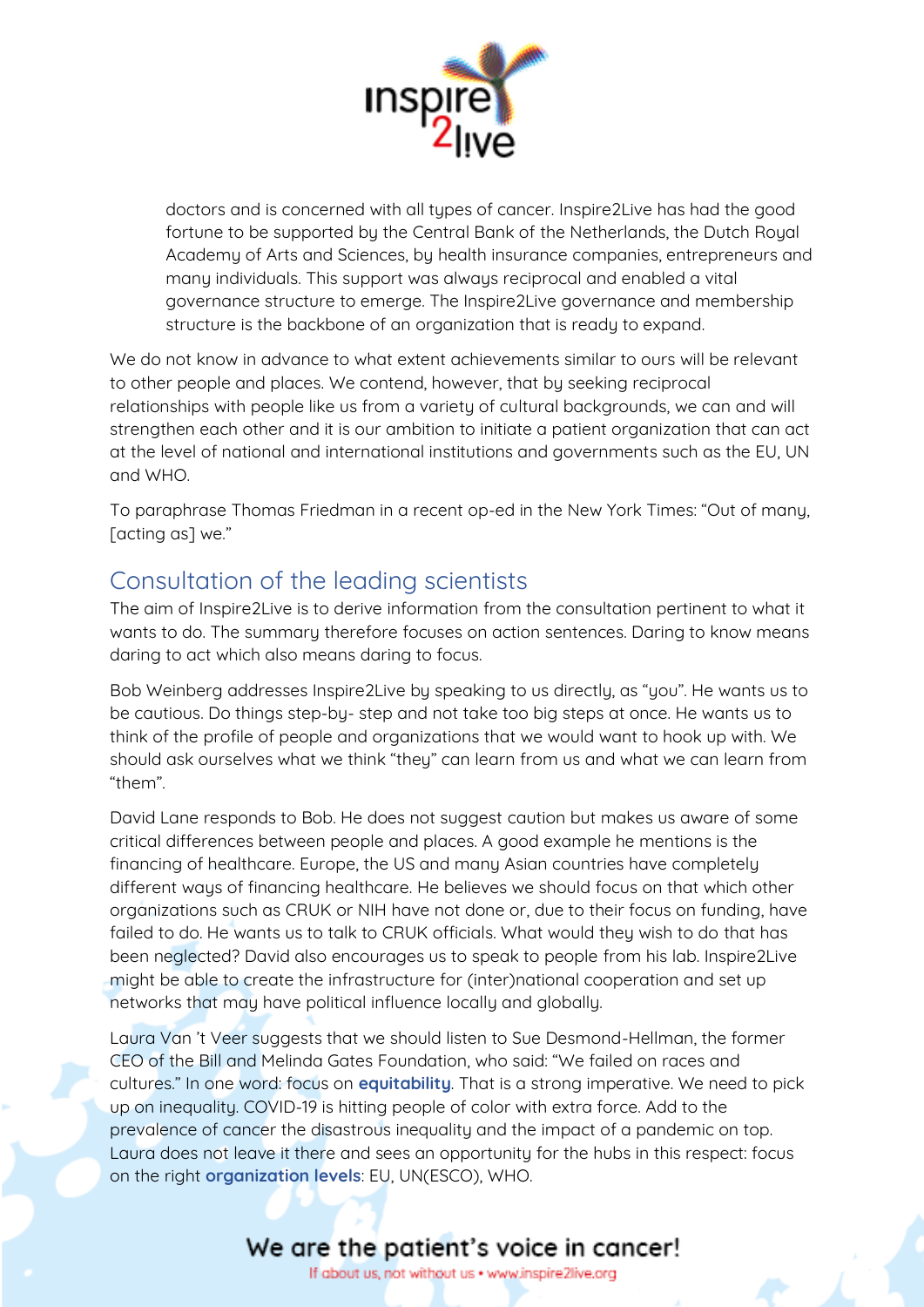

Being the last in the series of consultations, Jan Hoeijmakers summarizes the points made by Bob, David and Laura. He stresses that **Inspire2Live can do things that "we, the scientists, cannot do"**. Work with people and organizations with the right mindset and skills. Create strong voices. Find your strength there and explore it with the hubs you help to create. He is a promoter of the idea to let scholar activists and patient advocates work together. By way of example, he reports his own research on **fasting**. Fasting is a relatively simple intervention but has huge impact on the benefit and harm done by many cancer treatments, in particular chemotherapy. The effect of fasting is now well understood and the biological mechanism of impact on treatment is universal. Hubs could benefit the spread of this kind of knowledge.

### **Discussion**

We heard words of caution and encouragement. We are aware that the encounters with new people will broaden our outlook but they will also oblige us to seek focus. We want to be open to new venues, to learn and to further our focus whilst broadening and enriching our community, searching for good science and practices, educating and confronting politicians and influencing decision making.

We see two levels of exchange and impact.

- 1. We want to meet our equals and just sit down with them to discuss what we share, what makes us different and binds us together, what our experiences are. This should be a blend of informal exchange and structured meetings with patient advocates, doctors and scientists. The annual congress is a perfect spot to convene and organize demand-driven lectures for example. Over time, videoconferencing is a valuable way to further and deepen collaboration. It will be crucial to strive for reciprocity. Reciprocity is the building block of the cooperation between hubs, between members and which drives the interaction with others.
- 2. We hope to create a powerful action-center that is capable and respected. We do not mean "center" as one location, but as the combined strength of a crowd or **swarm**: 'We are the center!' As a network of hubs, we should be willing and able to organize outreach to both individuals in need of support and institutions at the level of the European Union, the United Nations (UNESCO in particular because of our focus on education) and the World Health Organization.

# **Conclusion**

Inspire2Live is a warm organization. We do not wish to be driven by extremes of cold reason or hot emotion; we are as much driven by emotion as by reason. Sure, there is tension between the two, but there should be no opposition.

The metaphor we have chosen to illustrate this point is that we serve cappuccino, which is a blend of milk and coffee but is neither milk, nor coffee. Likewise, we will always aim at a delicate mélange of emotion and reason. Neither too hot nor too cold, but always warm.